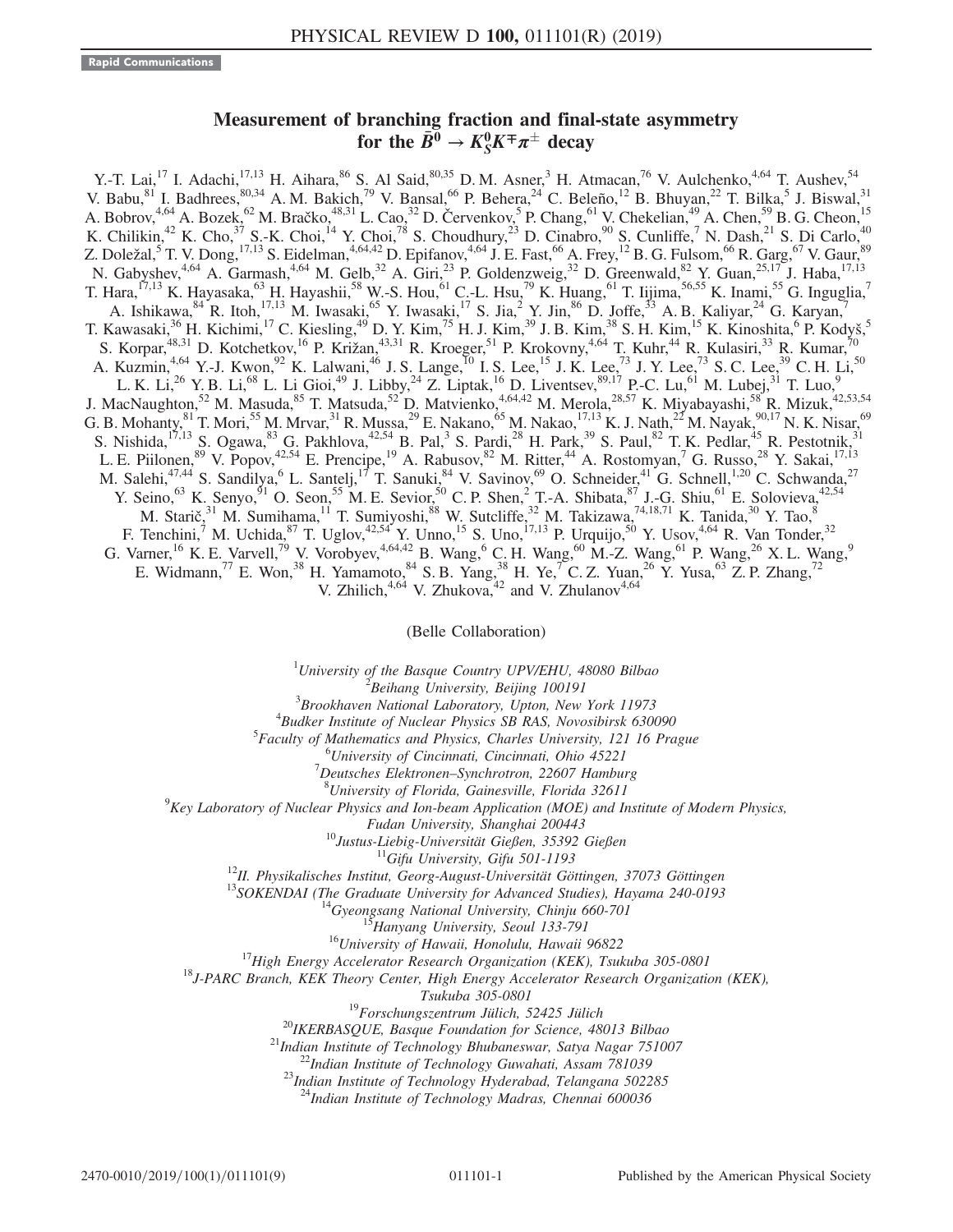<sup>25</sup>Indiana University, Bloomington, Indiana 47408<br><sup>26</sup>Institute of High Energy Physics, Chinese Academy of Sciences, Beijing 100049<br><sup>27</sup>Institute of High Energy Physics, Vienna 1050<br><sup>28</sup>INFN—Sezione di Napoli, 80126 Napo  $\begin{tabular}{c c c c c c c c} \multicolumn{1}{c}{\textbf{28}} \begin{tabular}{c} \multicolumn{1}{c}{\textbf{28}} \multicolumn{1}{c}{\textbf{28}} \multicolumn{1}{c}{\textbf{29}} \multicolumn{1}{c}{\textbf{29}} \multicolumn{1}{c}{\textbf{29}} \multicolumn{1}{c}{\textbf{29}} \multicolumn{1}{c}{\textbf{29}} \multicolumn{1}{c}{\textbf{29}} \multicolumn{1}{c}{\textbf{29}} \multicolumn{1}{c}{\textbf{29}} \multicolumn{1}{c}{\textbf{29}} \multicolumn{$ <sup>50</sup>School of Physics, University of Melbourne, Victoria 3010<br><sup>51</sup>University of Mississippi, University, Mississippi 38677<br><sup>52</sup>University of Miyazaki, Miyazaki 889-2192<br><sup>53</sup>Moscow Physical Engineering Institute, Moscow 11 <sup>56</sup>Kobayashi-Maskawa Institute, Nagoya University, Nagoya 464-8602<br><sup>57</sup>Università di Napoli Federico II, 80055 Napoli<br><sup>58</sup>Nara Women's University, Nara 630-8506  $^{59}$ National Central University, Chung-li 32054<br> $^{60}$ National United University, Miao Li 36003 <sup>61</sup>Department of Physics, National Taiwan University, Taipei 10617<br><sup>62</sup>H. Niewodniczanski Institute of Nuclear Physics, Krakow 31-342 <sup>63</sup>Niigata University, Niigata 950-2181<br><sup>64</sup>Novosibirsk State University, Novosibirsk 630090<br><sup>65</sup>Osaka City University, Osaka 558-8585<br><sup>66</sup>Pacific Northwest National Laboratory, Richland, Washington 99352<br><sup>67</sup>Panjab Univ  $^{68}$ Peking University, Beijing 100871<br><sup>69</sup>University of Pittsburgh, Pittsburgh, Pennsylvania 15260 <sup>70</sup>Punjab Agricultural University, Ludhiana 141004<br><sup>71</sup>Theoretical Research Division, Nishina Center, RIKEN, Saitama 351-0198<br><sup>72</sup>University of Science and Technology of China, Hefei 230026<br><sup>73</sup>Seoul National University, <sup>78</sup>Sungkyunkwan University, Suwon 440-746<br><sup>79</sup>School of Physics, University of Sydney, New South Wales 2006<br><sup>80</sup>Department of Physics, Faculty of Science, University of Tabuk, Tabuk 71451<br><sup>81</sup>Tata Institute of Fundamenta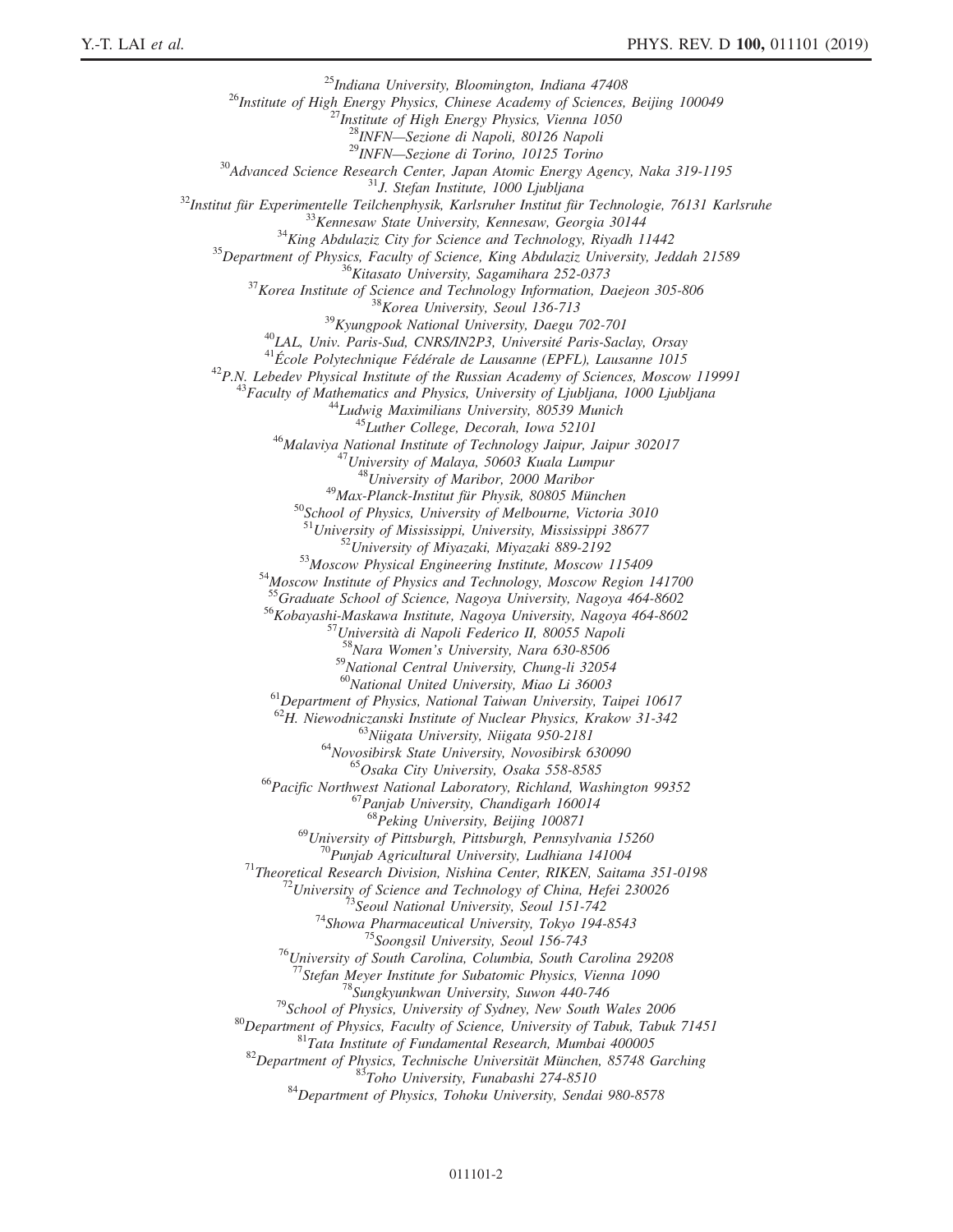<sup>85</sup>Earthquake Research Institute, University of Tokyo, Tokyo 113-0032<br><sup>86</sup>Department of Physics, University of Tokyo, Tokyo 113-0033<br><sup>87</sup>Tokyo Institute of Technology, Tokyo 152-8550<br><sup>88</sup>Tokyo Metropolitan University, To

 $\bigcirc$ (Received 16 April 2019; published 10 July 2019)

We report a measurement of the branching fraction and final-state asymmetry for the  $\bar{B}^0 \to K_S^0 K^{\pm} \pi^{\pm}$ decays. The analysis is based on a data sample of 711 fb<sup>-1</sup> collected at the  $\Upsilon(4S)$  resonance with the Belle detector at the KEKB asymmetric-energy  $e^+e^-$  collider. We obtain a branching fraction of  $(3.60 \pm 0.33 \pm 0.35)$  $0.15) \times 10^{-6}$  and a final-state asymmetry of  $(-8.5 \pm 8.9 \pm 0.2)\%$ , where the first uncertainties are statistical and the second are systematic. Hints of peaking structures are found in the differential branching fractions measured as functions of Dalitz variables.

DOI: [10.1103/PhysRevD.100.011101](https://doi.org/10.1103/PhysRevD.100.011101)

Three-body charmless hadronic B decays are suppressed in the standard model (SM); the ones with an even number of kaons have a smaller decay rate compared to those with an odd number of kaons. These three-body decays proceed via  $b \rightarrow u$  tree and W-exchange diagrams, as well as  $b \rightarrow s$ , d penguin processes with a virtual loop. The latter provides an opportunity to search for physics beyond the SM since new heavy particles may cause deviations from SM predictions. Due to possible interference between the aforementioned diagrams, these decays are sensitive to CP violation localized in the Dalitz plane [\[1,2\].](#page-7-0)

Previous measurements of  $\bar{B}^0 \to K_S^0 K^\mp \pi^\pm$  decays [\[3\]](#page-7-1) by BABAR [\[4,5\]](#page-7-2) and LHCb [\[6](#page-7-3)–8] found hints of structures in the low  $K^-\pi^+$  and  $K^-K^0_S$  mass regions with a highly asymmetric distribution in helicity angle. These studies also reported no two-body resonance decays with  $KK^*$ final states. Furthermore, the yields were not sufficient to draw firm conclusions with a Dalitz plot analysis. Similar studies on  $B^+ \to K^+K^-\pi^+$  performed by Belle [\[9\]](#page-7-4), BABAR [\[10\]](#page-7-5), and LHCb [\[11,12\]](#page-7-6) found an unexpected peak in the  $K^+K^-$  invariant mass ( $M_{K^+K^-}$ ) as well as strong evidence for localized CP violation near  $M_{K^+K^-}$  < 1.5 GeV/ $c^2$ . Assuming the excess is due to a two-body resonance, a search for its isospin partner decaying to  $K^-K^0_S$  would help elucidate the nature of the enigmatic resonance.

We report measurements of the branching fraction and final-state asymmetry of  $\bar{B}^0 \to K_S^0 K^\mp \pi^\pm$  decays. Using the charges of final-state particles, the latter is defined as

$$
\mathcal{A} = \frac{N(K_S^0 K^- \pi^+) - N(K_S^0 K^+ \pi^-)}{N(K_S^0 K^- \pi^+) + N(K_S^0 K^+ \pi^-)},
$$
(1)

where N denotes the signal yield obtained for the corresponding final state of both  $B^0$  and  $\bar{B}^0$ . Here A is distinct from the direct CP asymmetry  $(A_{CP})$ ; rather it is an asymmetry between the decay final states of  $K^0K^-\pi^+$ and  $\bar{K}^0 K^+ \pi^-$  where the  $K^0$  or  $\bar{K}^0$  is reconstructed as a  $K^0_S$ . We measure this quantity as it can be more precisely determined than  $\mathcal{A}_{CP}$  for this decay mode. A nonzero  $\mathcal A$ value would be an indirect manifestation of CP violation. This is the first measurement of such an asymmetry in the  $\bar{B}^0 \to K_S^0 K^\mp \pi^\pm$  decay. In addition, we use the  ${}_{s}\mathcal{P}lot$  [\[13\]](#page-7-7) method to obtain background-subtracted yields for the Dalitz variables  $M_{K^-\pi^+}$ ,  $M_{\pi^+K^0_S}$ , and  $M_{K^-K^0_S}$ , and hence to determine their differential branching fractions. The total branching fraction is calculated by integrating the differential branching fraction. By utilizing this well-established method, we can infer the existence of an intermediate resonance and localized asymmetry in the backgroundsubtracted Dalitz plot, as well as compare the result from this study with previous measurements [4–[12\].](#page-7-2)

Our measurement is based on the full data sample of 711 fb<sup>-1</sup>, corresponding to  $772 \times 10^6$  BB pairs, collected on the  $\Upsilon(4S)$  resonance with the Belle detector [\[14\]](#page-7-8) at the KEKB asymmetric-energy  $e^+e^-$  collider [\[15\]](#page-8-0). The detector components relevant for this study are a silicon vertex detector (SVD), a 50-layer central drift chamber (CDC), an array of aerogel threshold Cherenkov counters (ACC), a barrel-like arrangement of time-of-flight scintillation counters (TOF), and an electromagnetic calorimeter made of CsI(Tl) crystals. These are located inside a superconducting solenoid that provides a 1.5 T magnetic field.

Large samples of Monte Carlo (MC) events are generated with EVTGEN [\[16\]](#page-8-1) and subsequently simulated with

Published by the American Physical Society under the terms of the [Creative Commons Attribution 4.0 International](https://creativecommons.org/licenses/by/4.0/) license. Further distribution of this work must maintain attribution to the author(s) and the published article's title, journal citation, and DOI. Funded by SCOAP<sup>3</sup>.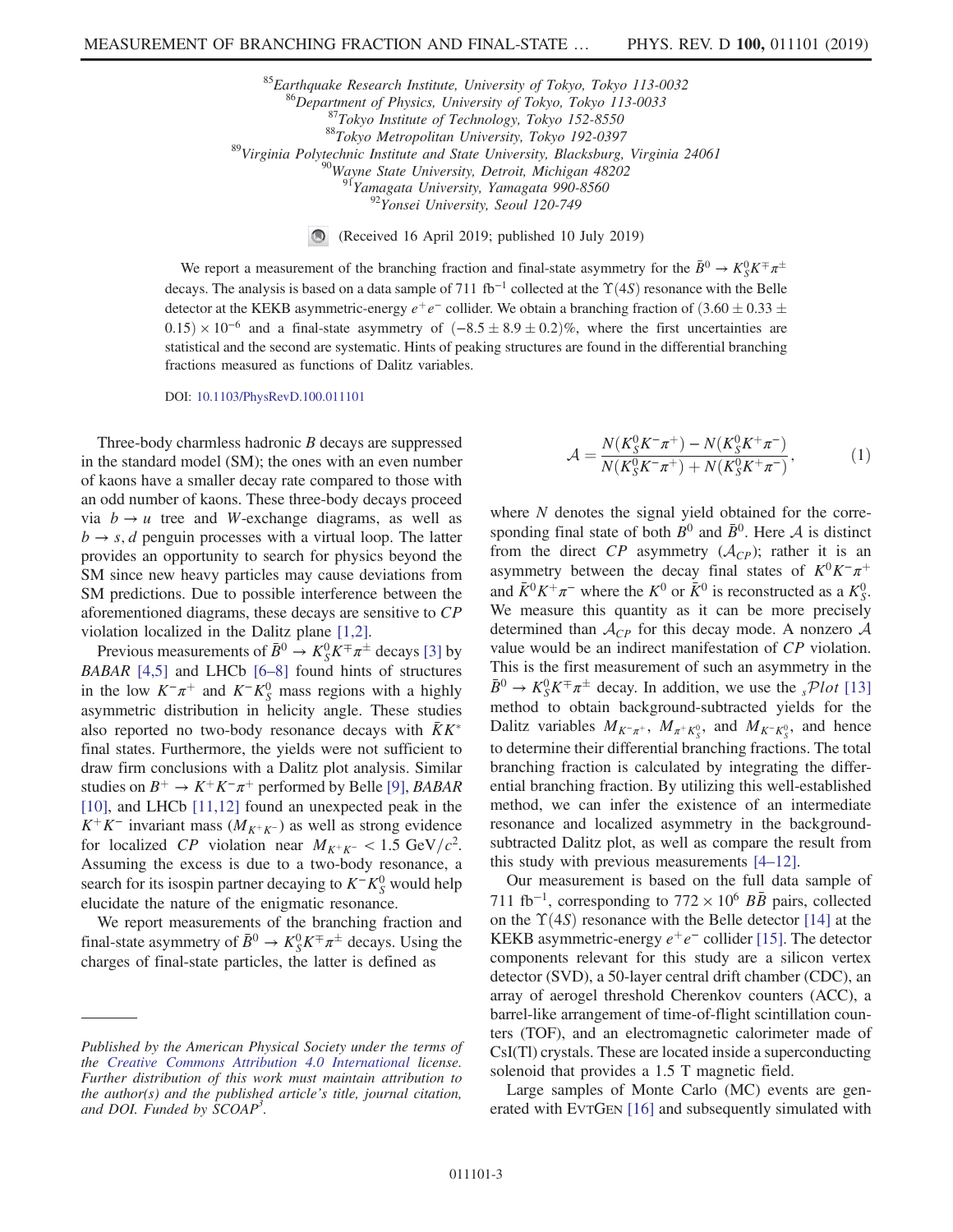GEANT3 [\[17\]](#page-8-2) with the configurations of the Belle detector. We use these samples to obtain the expected distributions of various physical quantities for signal and backgrounds, to optimize the selection criteria, and to determine the signal detection efficiency.

The selection criteria for the final-state particles in the  $\bar{B}^0 \to K_S^0 K^\mp \pi^\pm$  reconstruction are based on information obtained from the tracking systems (SVD and CDC) and the charged-hadron identification (PID) systems, namely the CDC, ACC, and TOF. The charged kaons and pions are required to have an impact parameter within  $\pm 0.2$  cm of the interaction point (IP) in the transverse plane, and within  $\pm$ 5.0 cm along the z axis, defined as the direction opposite the  $e^+$  beam. The likelihood values of each track for kaon and pion hypotheses ( $L_K$  and  $L_{\pi}$ ) are determined from the information provided by the PID systems. A track is identified as a kaon if  $L_K/(L_K + L_\pi) > 0.6$ , otherwise it is treated as a pion. The efficiency for identifying a pion (kaon) is about 88% (86%), depending on the track momentum, while the probability for a pion or a kaon to be misidentified is less than 10%. The efficiency and misidentification probabilities are averaged over the momentum of final-state particles.

The  $K_S^0$  candidates are reconstructed via the  $K_S^0 \to \pi^+ \pi^$ decay, and the identification is enhanced by selecting on the output of a neural network (NN) [\[18\]](#page-8-3), which combines seven kinematic variables of the  $K_S^0$  [\[19\].](#page-8-4) The invariant mass of the  $K_S^0$  candidate is required to be within  $\pm 10$  MeV/ $c^2$  of its world average [\[20\],](#page-8-5) which corresponds to about three times the mass resolution. The  $K_S^0 \to \pi^+\pi^$ vertex fit is required to converge with a goodness-of-fit  $(\chi^2)$ value less than 20.

We identify  $B$  mesons with two kinematic variables calculated in the center-of-mass (CM) frame: the beamcalculated in the center-of-mass (CM) frame: the beam-<br>energy constrained  $M_{bc} \equiv \sqrt{E_{\text{beam}}^2/c^4 - |\vec{p}_B/c|^2}$ , and the energy difference  $\Delta E \equiv E_B - E_{\text{beam}}$ , where  $E_{\text{beam}}$  is the beam energy, and  $\vec{p}_B$  ( $E_B$ ) is the momentum (energy) of the reconstructed  $B$  meson. The  $B$  candidates are required to have  $M_{bc} > 5.255 \text{ GeV}/c^2$  and  $|\Delta E| < 0.15 \text{ GeV}$ , with the signal region given by 5.272 GeV/ $c^2 < M_{bc}$ 5.288 GeV/ $c^2$  and  $|\Delta E|$  < 0.05 GeV. We require a successful vertex fit for  $\bar{B}^0 \to K_S^0 K^\pm \pi^\pm$  candidates, where the  $K_S^0$  trajectory is included in the fit, with  $\chi^2$  < 100.

About 9% of events in the data sample have more than one B candidate, and the signal events have an average of 1.1 candidates. In such cases, we select the candidate with the smallest  $\chi^2$  value from the B vertex fit. According to simulations, our best candidate selection method chooses the correct candidate in 99% of cases.

The dominant background is from the continuum  $e^+e^- \rightarrow q\bar{q}(q=u, d, s, c)$  process. To suppress it, we construct a Fisher discriminant [\[21\]](#page-8-6) from 17 modified Fox-Wolfram moments [\[22\].](#page-8-7) To further improve the distinguishing power, we combine the discriminant output with four more variables in an NN. These are the cosine of the angle between the reconstructed B flight direction and the z axis in the CM frame, the offset along the z axis between the vertex of the reconstructed  $B$  and the vertex formed by the remaining tracks, the cosine of the angle between the thrust axis [\[23\]](#page-8-8) of the reconstructed  $B$  and that of the rest of the event in the CM frame, and a B meson flavor tagging quality variable. The NN is trained with signal and continuum MC samples. The NN output  $(C_{NN})$ ranges from −1 to 1, and it is required to be greater than 0.7. This removes 93% of the continuum background while retaining 82% of the signal. We transform  $C_{NN}$  to  $C_{NN}' \equiv \log(\frac{C_{NN}-C_{NN}^{min}}{C_{NN}^{max}-C_{NN}})$ , where  $C_{NN}^{min}$  is 0.7 and  $C_{NN}^{max}$  is the maximum value of  $C_{NN}$ .

Background events from  $B$  decays mediated via the  $b \rightarrow c$  transition (generic B decays) have peaking structures in the signal region. They are mainly due to the decays with two-body final states of D and  $J/\psi$  mesons, e.g.,  $D^0 \to K^- \pi^+$ ,  $D^- \to K^- K^0_S$ ,  $D^-_s \to K^- K^0_S$ ,  $J/\psi \to e^+ e^-$ , and  $J/\psi \rightarrow \mu^+\mu^-$ . These decays can be identified by peaks at the nominal D and  $J/\psi$  mass [\[20\]](#page-8-5) in the distributions of the invariant masses of two of the final-state particles  $(M_{K^-\pi^+}, M_{\pi^+K^0_S}, M_{K^-\pi^0_S}$ , where we allow for a change in the mass hypothesis of a charged kaon or pion). We exclude events within  $\pm 4\sigma$  of the nominal mass of the peaking structures to suppress the contributions from D and  $J/\psi$ mesons.

The rare B background from  $b \rightarrow u, d, s$  transitions is studied with a large MC sample in which the branching fractions are much larger than the measured or expected values. Two modes are found to have peaks near the  $\Delta E$ signal region:  $B^0 \to K^- K^+ K^0_S$  and  $B^0 \to \pi^- \pi^+ K^0_S$ , including their intermediate resonant modes. The remaining rare B events have a relatively flat  $\Delta E$  distribution.

The signal yield and  $A$  are extracted from a threedimensional extended unbinned maximum likelihood fit, with the likelihood defined as

$$
\mathcal{L} = \frac{e^{-\sum_{j}^{N_j} N_j}}{N!} \prod_{i=1}^{N} \left( \sum_{j} N_j P_j^i \right),\tag{2}
$$

where

$$
P_j^i = \frac{1}{2} (1 - q^i \cdot \mathcal{A}_j) \times P_j(M_{\text{bc}}^i, \Delta E^i, C_{\text{NN}}^i), \tag{3}
$$

N is the number of candidate events,  $N_j$  is the number of events in category j, i is the event index,  $q<sup>i</sup>$  is the charge of the  $K^{\pm}$  in the *i*-th event,  $A_i$  is the value of final-state asymmetry of the *j*-th category,  $P_i$  represents the value of the corresponding three-dimensional probability density function (PDF), and  $M_{bc}^i$ ,  $\Delta E^i$ , and  $C_{NN}^{i}$  are the  $M_{bc}$ ,  $\Delta E$ , and  $C_{\text{NN}}'$  values of the *i*th event, respectively.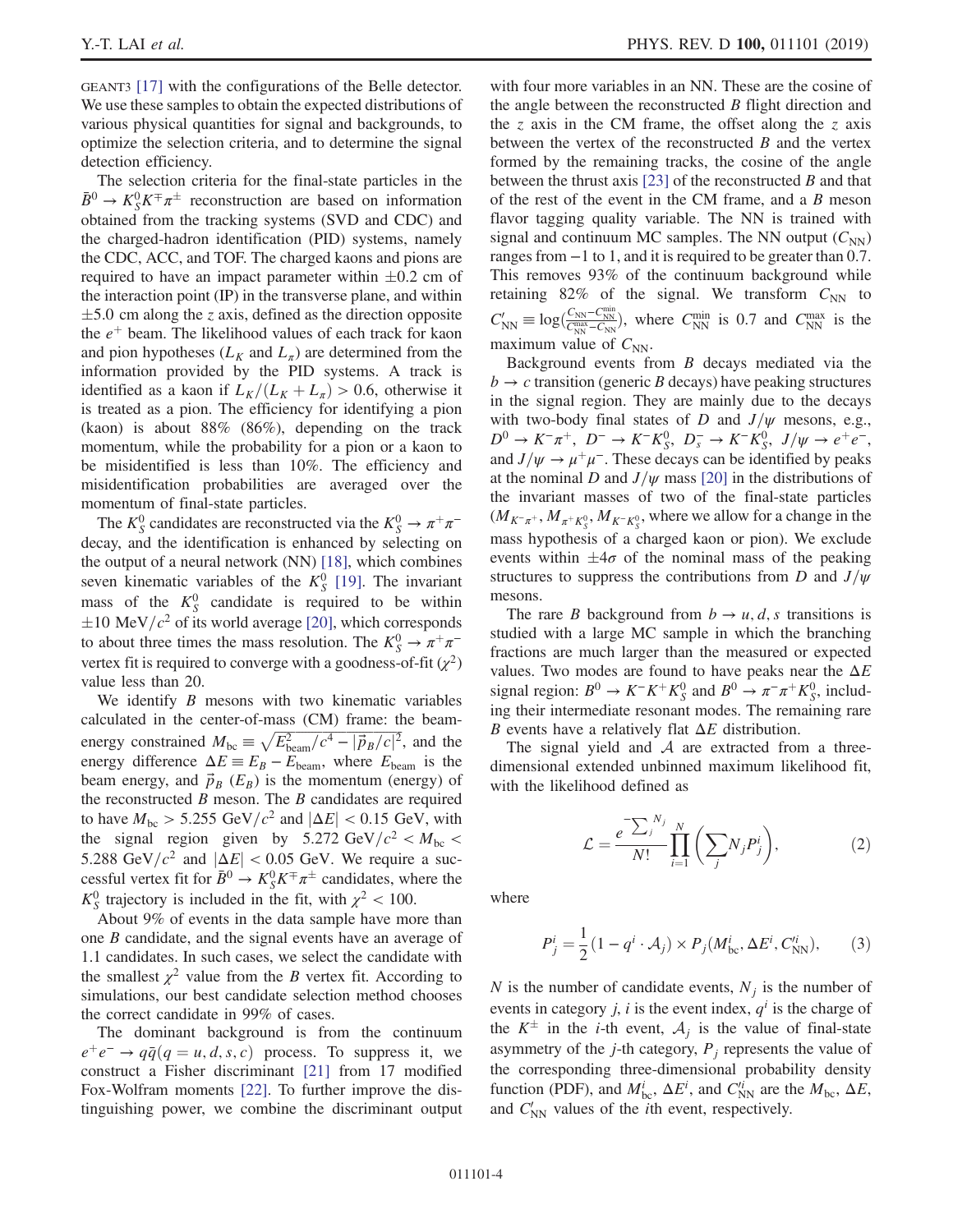With all the selection criteria applied, 98% of the signal MC events are correctly reconstructed while 2% are selfcrossfeed (scf). In the fit, the ratio of scf to correctly reconstructed ("true") signal events is fixed. The signal yield  $(N_{sig})$  is the combined yield of the true signal and scf PDF. Five more event categories are included in the fit: continuum background, generic B background,  $B^0 \to K^-K^+K^0_S$ ,  $B^0 \to \pi^-\pi^+K^0_S$ , and the remaining rare

<span id="page-4-0"></span>

FIG. 1. Signal-enhanced projections of the fit to  $\bar{B}^0 \to K_S^0 K^{\pm} \pi^{\pm}$ decays on  $\Delta E$ ,  $M_{\text{bc}}$ , and  $C_{\text{NN}}$ . (a)  $\Delta E$  in 5.272 GeV/ $c^2 < M_{\text{bc}}$ 5.288 GeV/ $c^2$  and  $0 < C_{NN}$  < 5. (b)  $M_{bc}$  in  $|\Delta E|$  < 0.05 GeV and  $0 < C_{NN} < 5$ . (c)  $C_{NN}$  in  $|\Delta E| < 0.05$  GeV and 5.272 GeV/ $c^2 < M_{bc} < 5.288$  GeV/ $c^2$ .

B background. The true signal PDF is described by the product of a sum of two Gaussian functions in  $M_{bc}$ , a sum of three Gaussian functions in  $\Delta E$ , and an asymmetric Gaussian function in  $C_{NN}$ . These PDF shapes are calibrated including possible data-MC differences obtained from the study of a high-statistics control mode  $B^0 \to D^-\pi^+,$  $D^{-} \rightarrow K_{S}^{0} \pi^{-}$ . The continuum background PDF is given by the product of an ARGUS function [\[24\]](#page-8-9) in  $M_{bc}$ , a secondorder polynomial in  $\Delta E$ , and a sum of a Gaussian and an asymmetric Gaussian function in  $C'_{NN}$ . All shape parameters of the continuum PDF are free in the fit, except for the ARGUS endpoint which is fixed to 5.2892 GeV/ $c^2$ . For the other contributions (scf, generic B,  $B^0 \to K^-K^+K^0_S$ ,  $B^0 \to \pi^- \pi^+ K^0_S$ , and rare B), their PDFs are described by a smoothed histogram in  $\Delta E$  and  $M_{\text{bc}}$ , and an asymmetric Gaussian function in  $C_{NN}$  whose shape is based on MC. The yield of each category is floated. The  $A$  value is fixed to zero for all background categories.

The signal-enhanced projections of the fit are shown in Fig. [1.](#page-4-0) We obtain a signal yield of  $490^{+46}_{-45}$  with a statistical significance of 13 standard deviations, and an  $A$  value of  $(-8.5 \pm 8.9)$ %. The significance is defined as  $\sqrt{-2 \ln(\mathcal{L}_0/\mathcal{L}_{\text{max}})}$ , where  $\mathcal{L}_0$  and  $\mathcal{L}_{\text{max}}$  are the likelihood values obtained by the fit with and without the signal yield fixed to zero, respectively.

The branching fraction is calculated using

$$
\mathcal{B} = \frac{N_{\text{sig}}}{\epsilon \times \eta \times N_{B\bar{B}}},\tag{4}
$$

where  $N_{\rm sig}$ ,  $N_{B\bar{B}}$ ,  $\epsilon$ , and  $\eta$  are the fitted signal yield, the number of  $B\bar{B}$  events (= 772 × 10<sup>6</sup>), the signal reconstruction efficiency, and the efficiency calibration factor, respectively. We assume that charged and neutral *BB* events are produced equally at the  $\Upsilon(4S)$ . The  $\epsilon$  value

<span id="page-4-1"></span>

FIG. 2. Background-subtracted Dalitz plot of the  $\bar{B}^0 \to K_S^0 K^\mp \pi^\pm$ decays.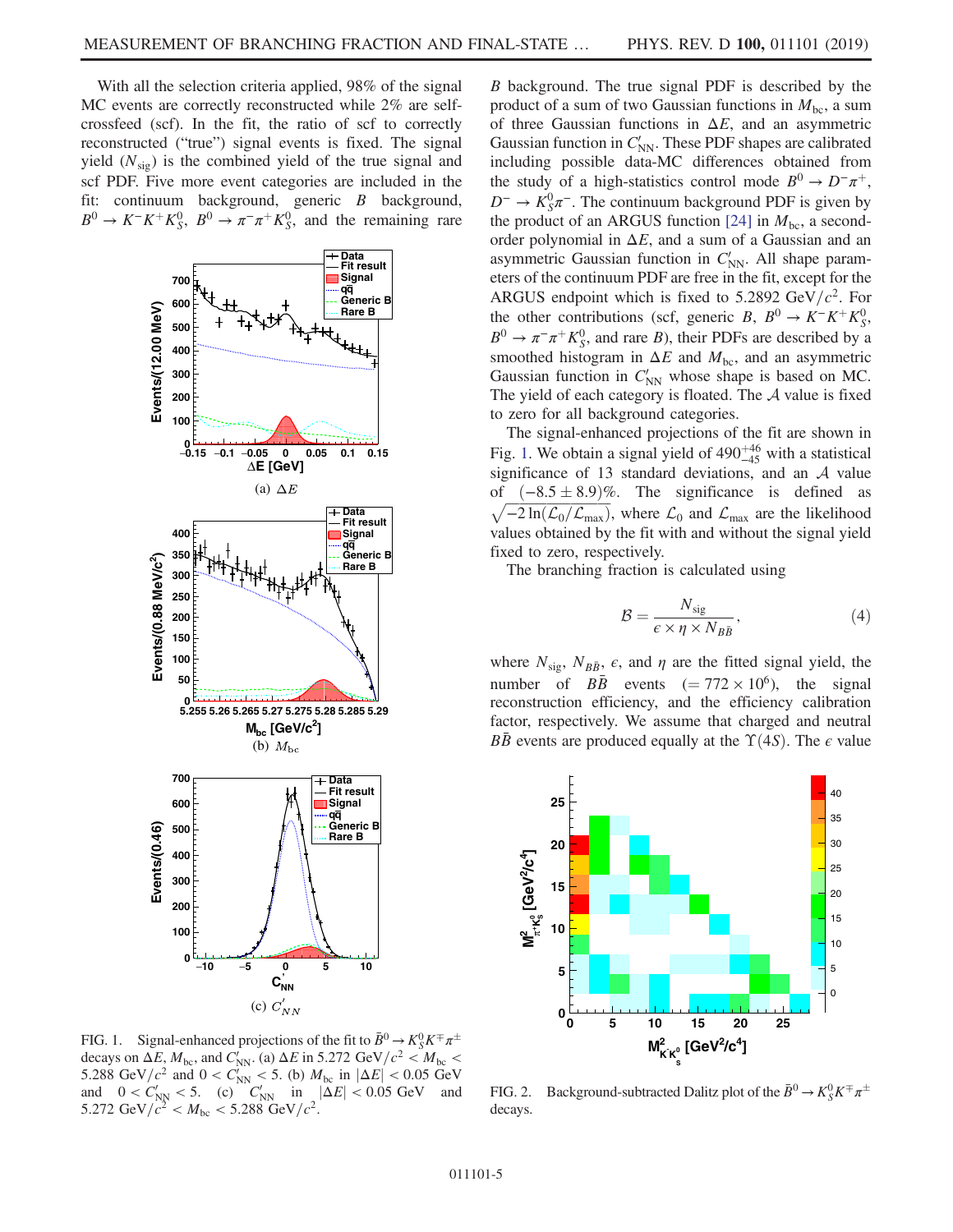determined by MC, with all the selection criteria applied, is  $(26.7 \pm 0.1)\%$ . The calibration factor includes contributions due to various systematic effects  $\eta = \eta_K \times \eta_{\pi} \times \eta_{NN} \times$  $\eta_{\rm fit}$ , where  $\eta_K$ (= 0.9948 ± 0.0083) and  $\eta_{\pi}$ (= 0.9512 ± 0.0079) are the corrections due to  $K^{\pm}$  and  $\pi^{\pm}$  identification, and are obtained from a control sample of  $D^{*+} \to D^0 \pi^+$ ,  $D^{0} \to K^{-}\pi^{+}$ . Similarly,  $\eta_{NN} (= 0.9897 \pm 0.0208)$  is due to the requirement on  $C_{NN}$  and is obtained from a sample of  $B^0 \to D^-\pi^+$ ,  $D^- \to K_S^0 \pi^-$ . The factor  $\eta_{\text{fit}}(= 1.022 \pm 0.004)$ is due to fit bias, obtained from an ensemble test on the fitter.

Figure [2](#page-4-1) shows the background-subtracted Dalitz plot obtained with the  $sPlot$  method. Structures around the regions  $M_{K^-K^0_S}^2 < 2 \text{ GeV}^2/c^4$  and 7  $\text{GeV}^2/c^4 < M_{\pi^+K^0_S}^2 <$ 23 GeV<sup>2</sup>/ $c<sup>4</sup>$  are visible. We also obtain backgroundsubtracted distributions after separating into five bins, and then calculate the differential branching fractions as functions of the three Dalitz variables with the yield and reconstruction efficiency within each bin. We use a similar binning scheme as the one in Ref. [\[9\].](#page-7-4) Figure [3](#page-5-0) shows the

<span id="page-5-0"></span>

<span id="page-5-1"></span>

FIG. 3. Differential branching fraction as functions of Dalitz variables.

FIG. 4. Differential branching fraction as functions of the Dalitz variables for the two reconstructed B final states:  $K_S^0 K^-\pi^+$  (red points with error bars) and  $K_S^0 K^+\pi^-$  (blue points with error bars).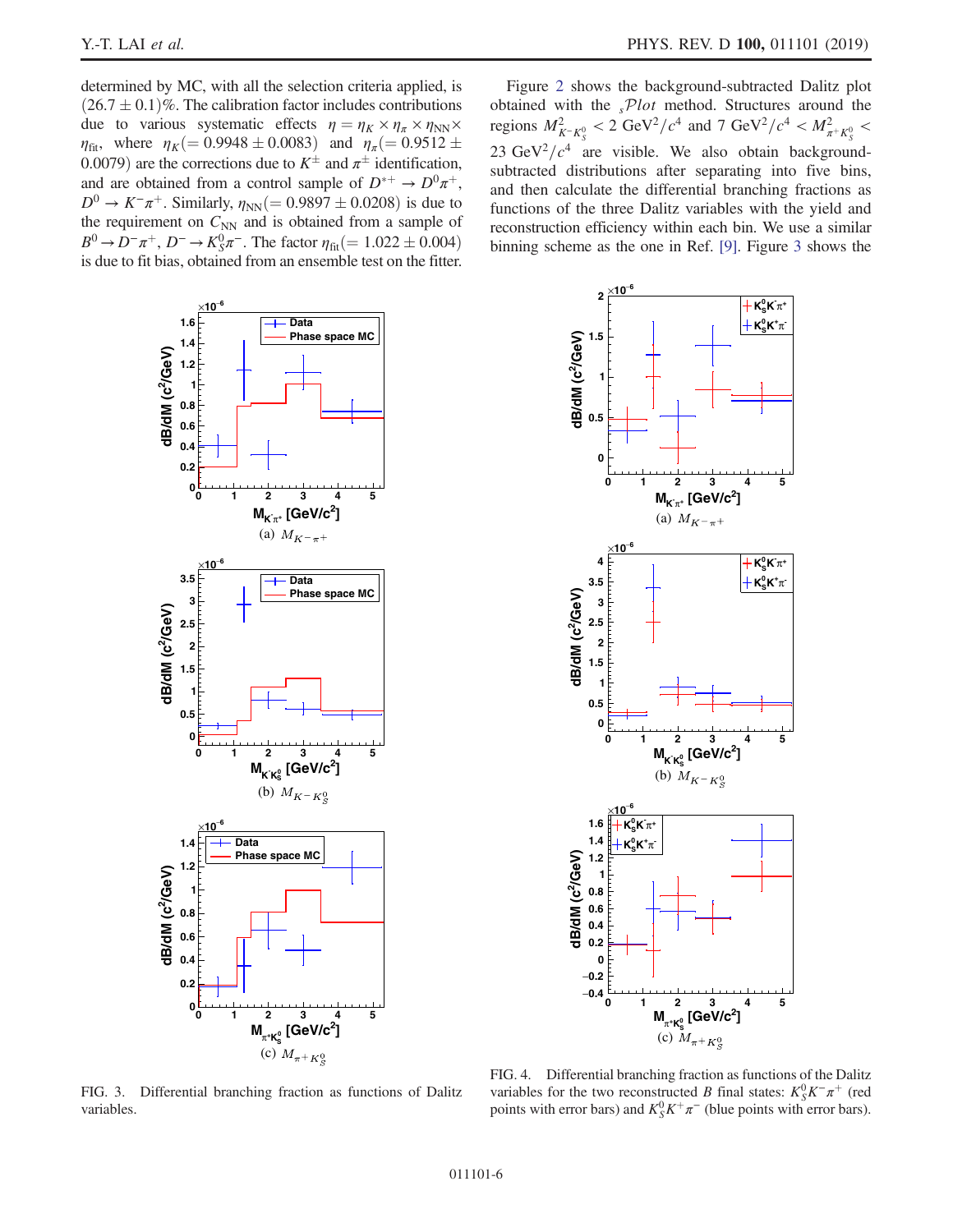|                         |       |                                                 |                            | $K_{S}^{0}K^{-}\pi^{+}$  | $K_S^0 K^+ \pi^-$        | $K_{S}^{0}K^{-}\pi^{+}$    | $K_S^0 K^+ \pi^-$          |
|-------------------------|-------|-------------------------------------------------|----------------------------|--------------------------|--------------------------|----------------------------|----------------------------|
| $(c^2/\text{GeV})$      | eff   | Yield                                           | $d\mathcal{B}/dM(10^{-7})$ | yield                    | yield                    | $d\mathcal{B}/dM(10^{-7})$ | $d\mathcal{B}/dM(10^{-7})$ |
| $M_{K^-\pi^+}$          |       |                                                 |                            |                          |                          |                            |                            |
| $0 - 1.1$               | 0.301 | $69.2 \pm 18.0 \pm 3.0$                         | $4.1 \pm 1.1 \pm 0.2$      | $40.3 \pm 12.7 \pm 1.7$  | $28.9 \pm 12.8 \pm 1.2$  | $2.4 \pm 0.7 \pm 0.1$      | $1.7 \pm 0.8 \pm 0.1$      |
| $1.1 - 1.5$             | 0.306 | $71.3 \pm 17.8 \pm 3.1$                         | $11.4 \pm 2.8 \pm 0.5$     | $31.4 \pm 12.3 \pm 1.4$  | $39.9 \pm 12.9 \pm 1.7$  | $5.0 \pm 2.0 \pm 0.2$      | $6.4 \pm 2.1 \pm 0.3$      |
| $1.5 - 2.5$             | 0.289 | $47.5 \pm 20.5 \pm 2.0$                         | $3.2 \pm 1.4 \pm 0.1$      | $9.4 \pm 14.3 \pm 0.4$   | $38.1 \pm 14.7 \pm 1.6$  | $0.6 \pm 1.0 \pm 0.0$      | $2.6 \pm 1.0 \pm 0.1$      |
| $2.5 - 3.5$             | 0.262 | $149.7 \pm 21.7 \pm 6.4$ $11.2 \pm 1.6 \pm 0.5$ |                            | $56.5 \pm 14.6 \pm 2.4$  | $93.2 \pm 16.1 \pm 4.0$  | $4.2 \pm 1.1 \pm 0.2$      | $7.0 \pm 1.2 \pm 0.3$      |
| > 3.5                   | 0.237 | $152.7 \pm 22.0 \pm 6.6$                        | $7.4 \pm 1.1 \pm 0.3$      | $79.9 \pm 15.5 \pm 3.4$  | $72.8 \pm 15.5 \pm 3.1$  | $3.9 \pm 0.8 \pm 0.2$      | $3.5 \pm 0.8 \pm 0.2$      |
| $M_{\pi^+K^0_S}$        |       |                                                 |                            |                          |                          |                            |                            |
| $0 - 1.1$               | 0.275 | $27.1 \pm 12.7 \pm 1.2$                         | $1.8 \pm 0.8 \pm 0.1$      | $13.3 \pm 9.2 \pm 0.6$   | $13.8 \pm 8.7 \pm 0.6$   | $0.9 \pm 0.6 \pm 0.0$      | $0.9 \pm 0.6 \pm 0.0$      |
| $1.1 - 1.5$             | 0.269 | $19.4 \pm 12.4 \pm 0.8$                         | $3.5 \pm 2.2 \pm 0.2$      | $3.0 \pm 8.8 \pm 0.1$    | $16.5 \pm 8.7 \pm 0.7$   | $0.5 \pm 1.6 \pm 0.0$      | $3.0 \pm 1.6 \pm 0.1$      |
| $1.5 - 2.5$             | 0.252 | $84.8 \pm 20.0 \pm 3.6$                         | $6.6 \pm 1.5 \pm 0.3$      | $48.3 \pm 14.2 \pm 2.1$  | $36.5 \pm 14.1 \pm 1.6$  | $3.8 \pm 1.1 \pm 0.2$      | $2.8 \pm 1.1 \pm 0.1$      |
| $2.5 - 3.5$             | 0.264 | $65.7 \pm 17.6 \pm 2.8$                         | $4.9 \pm 1.3 \pm 0.2$      | $32.2 + 11.7 + 1.4$      | $33.4 \pm 13.2 \pm 1.4$  | $2.4 \pm 0.9 \pm 0.1$      | $2.5 \pm 1.0 \pm 0.1$      |
| > 3.5                   | 0.283 | $293.4 \pm 31.5 \pm 12.6$                       | $11.9 \pm 1.3 \pm 0.5$     | $120.7 \pm 21.7 \pm 5.2$ | $172.7 \pm 22.8 \pm 7.4$ | $4.9 \pm 0.9 \pm 0.2$      | $7.0 \pm 0.9 \pm 0.3$      |
|                         |       |                                                 |                            |                          |                          |                            |                            |
| $M_{K^-K^0_S}$<br>0-1.1 | 0.245 | $32.9 \pm 8.5 \pm 1.4$                          | $2.4 \pm 0.6 \pm 0.1$      | $19.1 \pm 5.8 \pm 0.8$   | $13.7 \pm 6.2 \pm 0.6$   | $1.4 \pm 0.4 \pm 0.1$      | $1.0 \pm 0.5 \pm 0.0$      |
| $1.1 - 1.5$             | 0.258 | $154.6 \pm 19.6 \pm 6.6$                        | $29.3 \pm 3.7 \pm 1.3$     | $66.1 \pm 13.0 \pm 2.8$  | $88.5 \pm 14.7 \pm 3.8$  | $12.5 \pm 2.5 \pm 0.5$     | $16.8 \pm 2.8 \pm 0.7$     |
| $1.5 - 2.5$             | 0.235 | $96.9 \pm 21.3 \pm 4.2$                         | $8.1 \pm 1.8 \pm 0.3$      | $43.0 \pm 15.3 \pm 1.8$  | $53.9 \pm 14.8 \pm 2.3$  | $3.6 \pm 1.3 \pm 0.2$      | $4.5 \pm 1.2 \pm 0.2$      |
| $2.5 - 3.5$             | 0.267 | $83.4 \pm 18.1 \pm 3.6$                         | $6.1 \pm 1.3 \pm 0.3$      | $32.1 \pm 12.3 \pm 1.4$  | $51.3 \pm 13.2 \pm 2.2$  | $2.4 \pm 0.9 \pm 0.1$      | $3.8 \pm 1.0 \pm 0.2$      |
| > 3.5                   | 0.292 | $122.6 \pm 27.8 \pm 5.3$                        | $4.8 \pm 1.1 \pm 0.2$      | $57.2 \pm 19.5 \pm 2.5$  | $65.5 \pm 19.9 \pm 2.8$  | $2.3 \pm 0.8 \pm 0.1$      | $2.6 \pm 0.8 \pm 0.1$      |

<span id="page-6-0"></span>TABLE I. Signal yields, efficiency, and differential branching fraction in each  $M_{K^-\pi^+}$ ,  $M_{K^-\pi^0}$ , and  $M_{\pi^+K^0_S}$  bin.

differential branching fractions as functions of the three Dalitz variables including comparison to the MC with a three-body phase space model. Large deviations from phase space expectations are found around 1.2 GeV/ $c^2$  in the  $M_{K^-K^0_S}$  spectrum as well as near 3.0–4.2 GeV/ $c^2$  in the  $M_{\pi^+ K^0_S}$  spectrum. No obvious structure is observed in the low-mass regions of both  $M_{K^-\pi^+}$  and  $M_{\pi^+K^0_S}$ , which is consistent with previous two-body decay measurements [\[5,7,8\].](#page-7-9)

Differential branching fractions are shown separately for the  $K_S^0 K^-\pi^+$  and  $K_S^0 K^+\pi^-$  final states in Fig. [4.](#page-5-1) Within each bin of the Dalitz variables, the results are consistent with no asymmetry. The details of the differential branching fraction calculation in each bin are summarized in Table [I.](#page-6-0)

Various sources of systematic uncertainties in the branching fraction calculation are listed in Table [II.](#page-6-1) The uncertainty due to the number of  $B\bar{B}$  events is 1.4%. The uncertainty due to the charged-track reconstruction efficiency is estimated to be 0.35% per track by using partially reconstructed  $D^{*+} \to D^0 \pi^+$ ,  $\overline{D}^0 \to \pi^+ \pi^- K^0_S$ . The uncertainties due to  $K^{\pm}$  and  $\pi^{\pm}$  identification are obtained by the control sample study of  $D^{*+} \to D^0 \pi^+, D^0 \to K^- \pi^+.$ The uncertainty due to the  $K_S^0 \to \pi^+ \pi^-$  branching fraction is based on its world average [\[20\].](#page-8-5) The uncertainty due to  $K_S^0$  identification is estimated to be 1.6% based on a  $D^{*+} \to D^0 \pi^+, D^0 \to K_S^0 \pi^0$  control sample [\[25\]](#page-8-10). The uncertainty due to continuum suppression with the requirement on  $C_{NN}$  is obtained from a control sample of  $B^0 \to D^-\pi^+$ ,  $D^- \rightarrow K_S^0 \pi^-$ . The uncertainty of the reconstruction efficiency is due to limited MC statistics. The uncertainty due to fixed PDF shapes is estimated by the deviation of fitted signal yield when varying the parameters of the PDFs in different cases. For all the smoothed histograms, we vary their binning parameters. For the PDFs with fixed parametrization, the fixed parameters are randomized by using a Gaussian random number to repeat data fits, and the uncertainty of the yield distribution is quoted. The uncertainty due to fit bias is obtained from an ensemble test on the fitter.

Various sources of systematic uncertainties in A are listed in Table [III](#page-7-10). The uncertainty due to  $K^{\pm}$  and  $\pi^{\pm}$ 

<span id="page-6-1"></span>TABLE II. Summary of systematic uncertainties on the branching fraction.

| Source                                              | in $\%$ |
|-----------------------------------------------------|---------|
| $N_{B\bar{B}}$                                      | 1.4     |
| Tracking                                            | 0.7     |
| $K^{\pm}$ identification                            | 0.8     |
| $\pi^{\pm}$ identification                          | 0.8     |
| $\mathcal{B}(K_{S}^{0} \rightarrow \pi^{+}\pi^{-})$ | 0.1     |
| $K_S^0 \rightarrow \pi^+\pi^-$ reconstruction       | 1.6     |
| Continuum suppression                               | 2.1     |
| Limited MC statistics                               | 0.1     |
| Signal PDF                                          | 2.7     |
| Background PDF                                      | 0.4     |
| Fit bias                                            | 0.4     |
| Total                                               | 4.3     |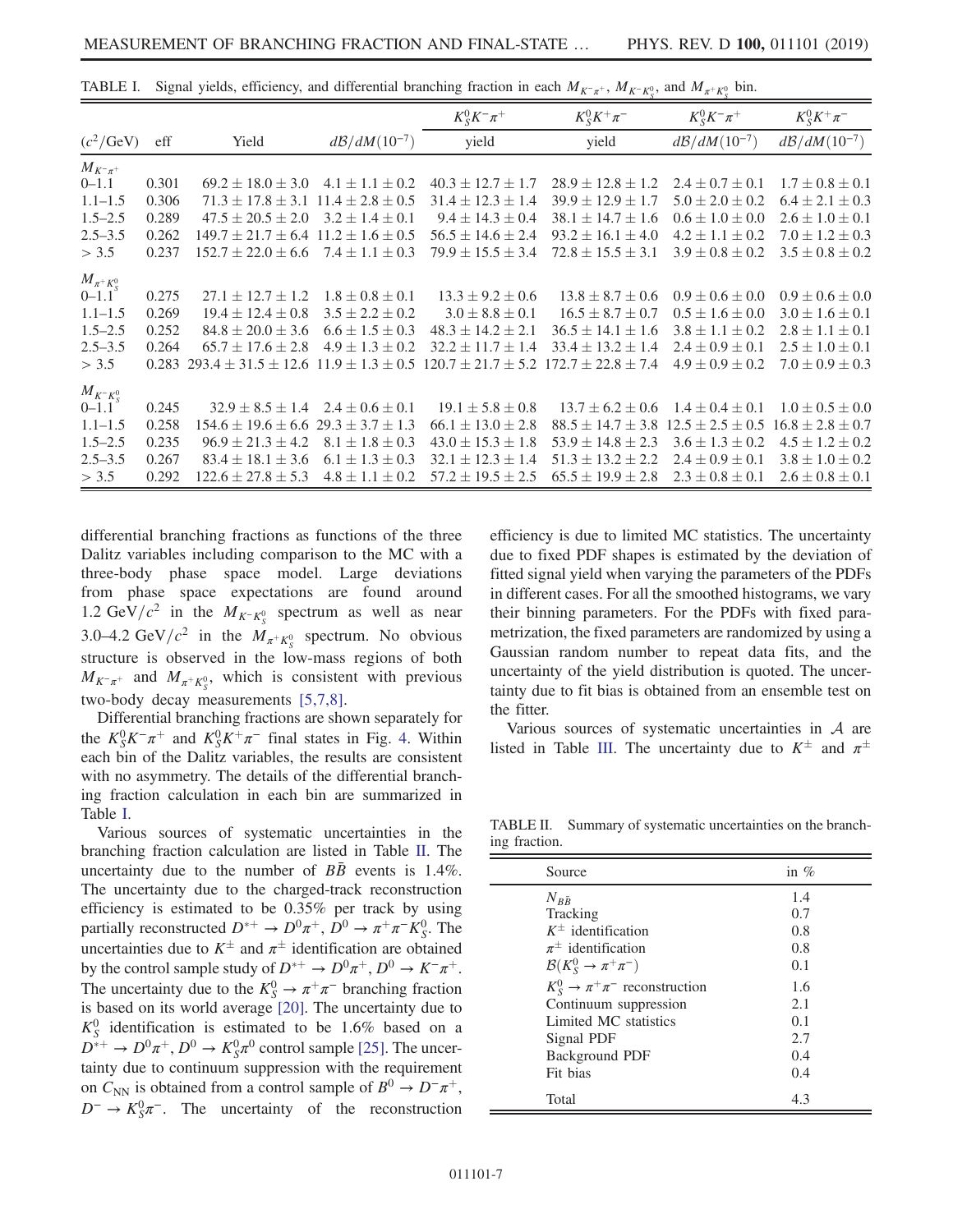<span id="page-7-10"></span>TABLE III. Summary of systematic uncertainties on A.

| Source                                        | in $\%$           |
|-----------------------------------------------|-------------------|
| Detector bias<br>Signal PDF<br>Background PDF | 0.6<br>2.7<br>0.9 |
| Total                                         | 2.9               |

detection bias are obtained from the control samples of  $D^+ \to \phi \pi^+$  and  $D_s^+ \to \phi \pi^+$  [\[26\]](#page-8-11), and  $D^+ \to K_S^0 \pi^+$  [\[27\]](#page-8-12), respectively. The uncertainties due to the fixed PDF shapes are treated similarly to those on the branching fraction. They are estimated from the deviation of the fitted value of A with varying the conditions of those PDFs in different cases.

In summary, we have measured the branching fraction and asymmetry A of  $\bar{B}^0 \to K_S^0 K^{\mp} \pi^{\pm}$  using a data sample of 711 fb<sup>−</sup><sup>1</sup> collected by Belle. We obtain a branching fraction of  $(3.60 \pm 0.33 \pm 0.15) \times 10^{-6}$  and an A of  $(-8.5 \pm 8.9 \pm 0.2)\%$ , where the first uncertainty is statistical and the second is systematic. The measured  $A$  value is consistent with no asymmetry. Hints of peaking structures are seen in the regions  $M_{K-K_S^0}^2 < 2 \text{ GeV}^2/c^4$  and 7 GeV<sup>2</sup>/ $c^4 < M_{\pi^+ K_S^0}^2 < 23$  GeV<sup>2</sup>/ $c^4$  in the Dalitz plot. The peaking structure in  $M_{K-K_S^0}^2$  is consistent with the result from the previous  $B^+ \to K^+K^-\pi^+$  measurement. A cross-check is performed by calculating the differential branching fraction after projecting onto each Dalitz variable, and hints of peaking structures are found near 1.2 GeV/ $c^2$  in  $M_{K^-K^0_S}$  and around 4.2 GeV/ $c^2$  in  $M_{\pi^+ K^0_S}$  when compared to the phase space MC. No obvious  $K^*$  structure is seen in either low  $M_{K^-\pi^+}$  or  $M_{\pi^+K^0_S}$  spectra, which are consistent with the BABAR and LHCb results [\[5,7,8\]](#page-7-9). No localized final-state asymmetry is observed. In the near future, experiments with large data sets such as Belle II and LHCb can perform a more detailed analysis exploiting the full Dalitz plot.

## ACKNOWLEDGMENTS

We thank the KEKB group for excellent operation of the accelerator; the KEK cryogenics group for efficient solenoid operations; and the KEK computer group, the NII, and PNNL/EMSL for valuable computing and SINET5 network support. We acknowledge support from MEXT, JSPS and Nagoya's the Tau-Lepton Physics Research Center (TLPRC) (Japan); ARC (Australia); FWF (Austria); NSFC and the Chinese Academy of Science Center for Excellence in Particle Physics (CCEPP) (China); MSMT (Czechia); the Carl Zeiss Foundation (CZF), DFG, the Excellence Cluster Universe (EXC153), and the VolkswagenStiftung (VS) (Germany); DST (India); INFN (Italy); MOE, MSIP, NRF, RSRI, Foreign Large-size Research Facility Application Supporting project (FLRFAS) project and GSDC of KISTI and Korea Research Environment Open Network (KREONET)/Global Ring Network for Advanced Application Development (GLORIAD) (Korea); MNiSW and NCN (Poland); Ministry of Science and Higher Education of the Russian Federation (MSHE), Grant No. 14.W03.31.0026 (Russia); ARRS (Slovenia); IKERBASQUE (Spain); SNSF (Switzerland); MOE and MOST (Taiwan); and DOE and NSF (USA).

- <span id="page-7-0"></span>[1] I. Bediaga, I. I. Bigi, A. Gomes, G. Guerrer, J. Miranda, and A. C. dosReis, [Phys. Rev. D](https://doi.org/10.1103/PhysRevD.80.096006) 80, 096006 [\(2009\).](https://doi.org/10.1103/PhysRevD.80.096006)
- [2] I. Bediaga, J. Miranda, A. C. dosReis, I. I. Bigi, A. Gomes, J. M. OtaloraGoicochea, and A. Veiga, [Phys. Rev. D](https://doi.org/10.1103/PhysRevD.86.036005) 86, [036005 \(2012\).](https://doi.org/10.1103/PhysRevD.86.036005)
- <span id="page-7-1"></span>[3] Throughout this paper, inclusion of charge-conjugate decay modes is implied unless otherwise stated.
- <span id="page-7-2"></span>[4] P. del Amo Sanchez et al. (BABAR Collaboration), [Phys.](https://doi.org/10.1103/PhysRevD.82.031101) Rev. D 82[, 031101 \(2010\)](https://doi.org/10.1103/PhysRevD.82.031101).
- <span id="page-7-9"></span>[5] B. Aubert et al. (BABAR Collaboration), [Phys. Rev. D](https://doi.org/10.1103/PhysRevD.74.072008) 74, [072008 \(2006\).](https://doi.org/10.1103/PhysRevD.74.072008)
- <span id="page-7-3"></span>[6] R. Aaij et al. (LHCb Collaboration), [J. High Energy Phys.](https://doi.org/10.1007/JHEP11(2017)027) [11 \(2017\) 027.](https://doi.org/10.1007/JHEP11(2017)027)
- [7] R. Aaij et al. (LHCb Collaboration), [New J. Phys.](https://doi.org/10.1088/1367-2630/16/12/123001) 16, [123001 \(2014\).](https://doi.org/10.1088/1367-2630/16/12/123001)
- [8] R. Aaij et al. (LHCb Collaboration), [J. High Energy Phys.](https://doi.org/10.1007/JHEP01(2016)012) [01 \(2016\) 012.](https://doi.org/10.1007/JHEP01(2016)012)
- <span id="page-7-4"></span>[9] C.-L. Hsu et al. (Belle Collaboration), [Phys. Rev. D](https://doi.org/10.1103/PhysRevD.96.031101) 96, [031101 \(2017\).](https://doi.org/10.1103/PhysRevD.96.031101)
- <span id="page-7-5"></span>[10] B. Aubert et al. (BABAR Collaboration), [Phys. Rev. Lett.](https://doi.org/10.1103/PhysRevLett.99.221801) 99, [221801 \(2007\).](https://doi.org/10.1103/PhysRevLett.99.221801)
- <span id="page-7-6"></span>[11] R. Aaij et al. (LHCb Collaboration), [Phys. Rev. Lett.](https://doi.org/10.1103/PhysRevLett.112.011801) 112, [011801 \(2014\).](https://doi.org/10.1103/PhysRevLett.112.011801)
- [12] R. Aaij et al. (LHCb Collaboration), [Phys. Rev. D](https://doi.org/10.1103/PhysRevD.90.112004) 90, [112004 \(2014\).](https://doi.org/10.1103/PhysRevD.90.112004)
- <span id="page-7-7"></span>[13] M. Pivk and F.R. Le Diberder, [Nucl. Instrum. Methods](https://doi.org/10.1016/j.nima.2005.08.106) [Phys. Res., Sect. A](https://doi.org/10.1016/j.nima.2005.08.106) 555, 356 (2005).
- <span id="page-7-8"></span>[14] A. Abashian et al. (Belle Collaboration), [Nucl. Instrum.](https://doi.org/10.1016/S0168-9002(01)02013-7) [Methods Phys. Res., Sect. A](https://doi.org/10.1016/S0168-9002(01)02013-7) 479, 117 (2002); also see detector section in J. Brodzicka et al., [Prog. Theor. Exp.](https://doi.org/10.1093/ptep/pts072) Phys. 2012[, 04D001 \(2012\).](https://doi.org/10.1093/ptep/pts072)